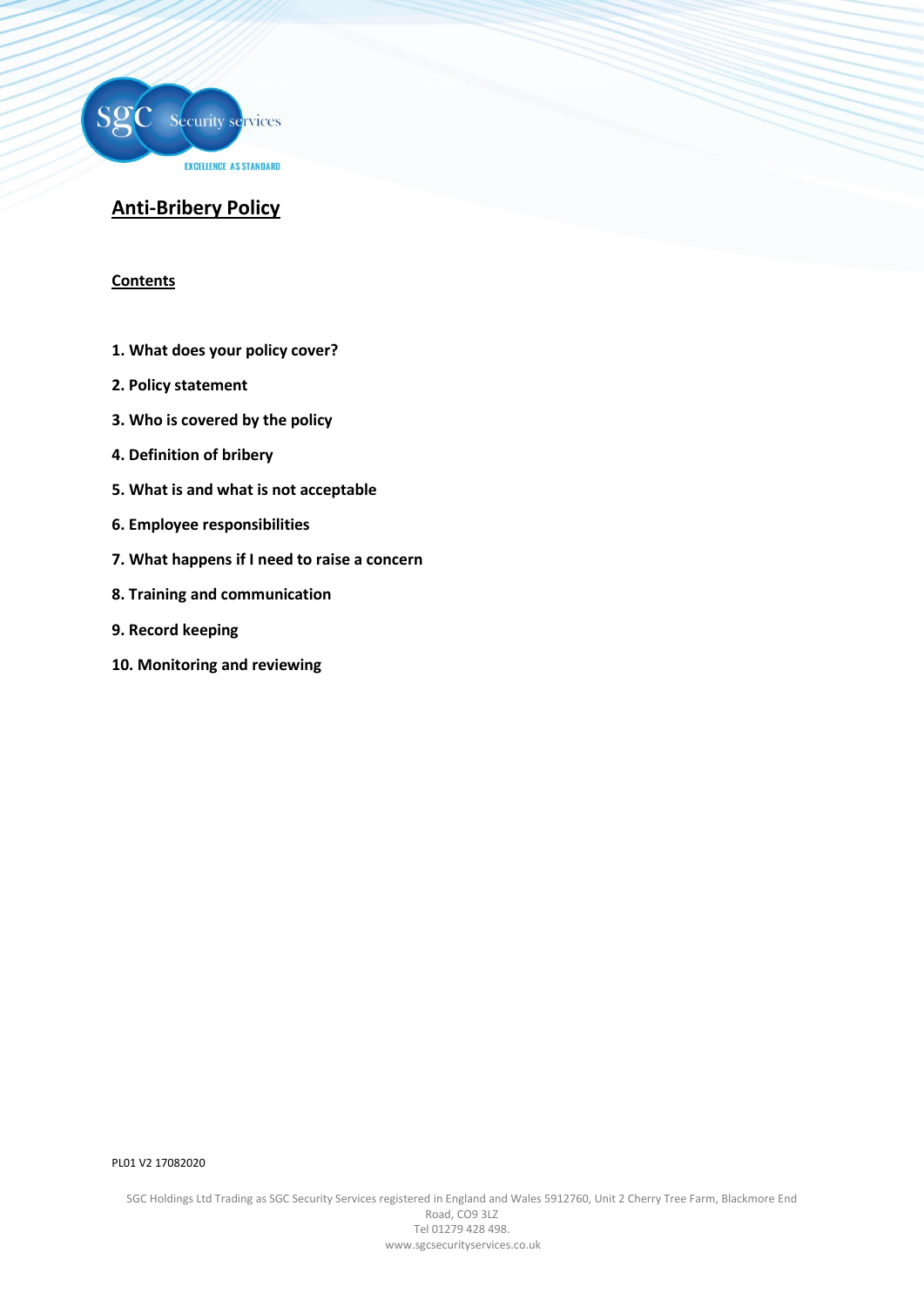

#### **1. What does your policy cover?**

1.1 This anti-bribery policy exists to set out the responsibilities of [ COMPANY N and those who work for us in regard to observing and upholding our zero-tolerance position on bribery and corruption.

1.2 It also exists to act as a source of information and guidance for those working for SGC Holding Ltd. It helps them recognise and deal with bribery and corruption issues, as well as understand their responsibilities.

## **2. Policy statement**

2.1 SGC Holding Ltd is committed to conducting business in an ethical and honest manner, and is committed to implementing and enforcing systems that ensure bribery is prevented. SGC Holding Ltd has zero-tolerance for bribery and corrupt activities. We are committed to acting professionally, fairly, and with integrity in all business dealings and relationships, wherever in the country we operate.

2.2 SGC Holding Ltd will constantly uphold all laws relating to anti-bribery and corruption in all the jurisdictions in which we operate. We are bound by the laws of the UK, including the Bribery Act 2010, in regard to our conduct both at home and abroad.

2.3 SGC Holding Ltd recognises that bribery and corruption are punishable by up to ten years of imprisonment and a fine. If our company is discovered to have taken part in corrupt activities, we may be subjected to an unlimited fine, be excluded from tendering for public contracts and face serious damage to our reputation. It is with this in mind that we commit to preventing bribery and corruption in our business and take our legal responsibilities seriously.

# **3. Who is covered by the policy?**

3.1 This anti-bribery policy applies to all employees (whether temporary, fixed-term, or permanent), consultants, contractors, trainees, seconded staff, home workers, casual workers, agency staff, volunteers, interns, agents, sponsors, or any other person or persons associated with us (including third parties), or any of our subsidiaries or their employees, no matter where they are located

#### PL01 V2 17082020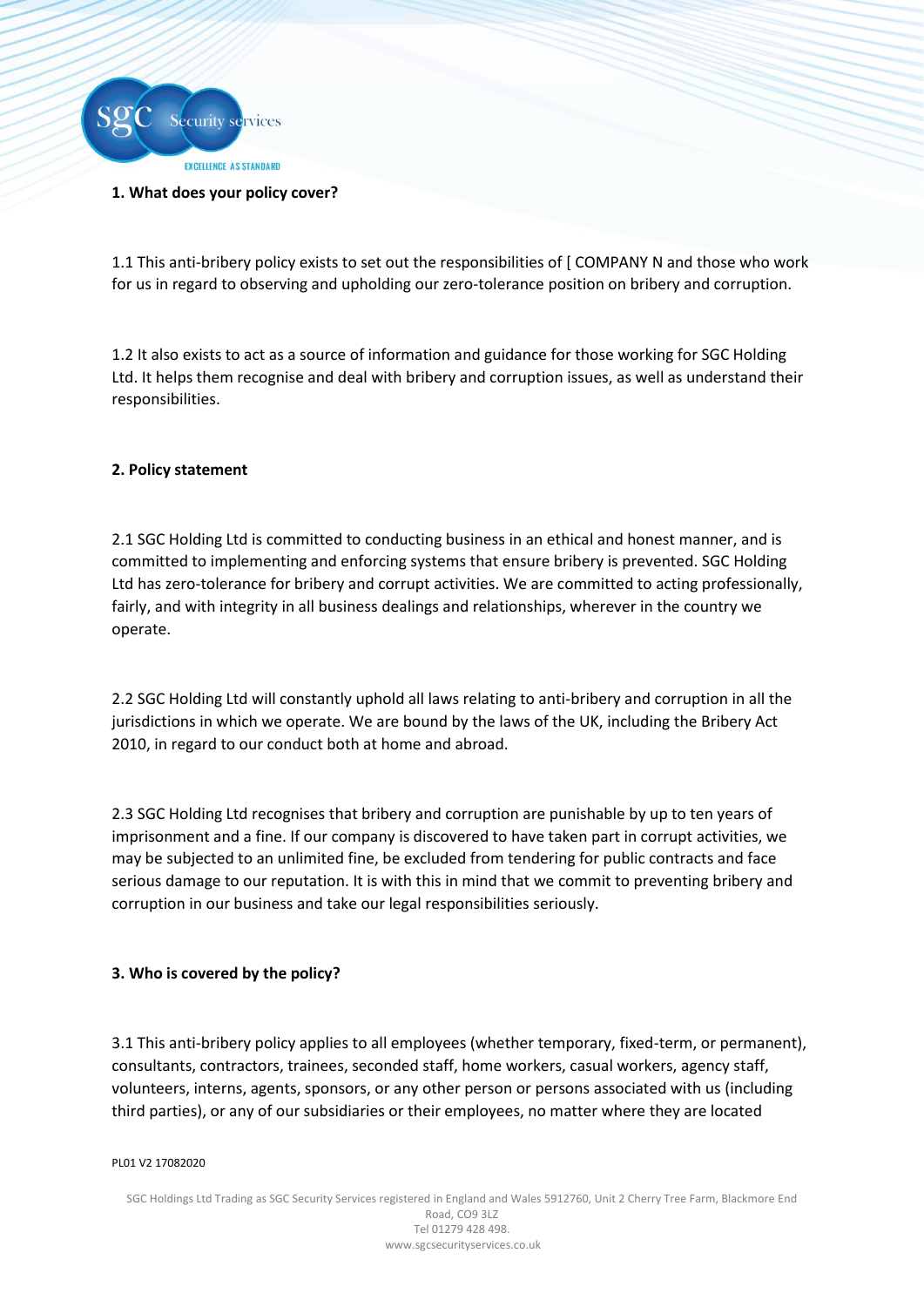

(within or outside of the UK). The policy also applies to Officers, Trustees, Board, and/or Committee members at any level.

3.2 In the context of this policy, third-party refers to any individual or organisation our company meets and works with. It refers to actual and potential clients, customers, suppliers, distributors, business contacts, agents, advisers, and government and public bodies – this includes their advisors, representatives and officials, politicians, and public parties.

3.3 Any arrangements our company makes with a third party is subject to clear contractual terms, including specific provisions that require the third party to comply with minimum standards and procedures relating to anti-bribery and corruption.

# **4. Definition of bribery**

4.1 Bribery refers to the act of offering, giving, promising, asking, agreeing, receiving, accepting, or soliciting something of value or of an advantage so to induce or influence an action or decision.

4.2 A bribe refers to any inducement, reward, or object/item of value offered to another individual in order to gain commercial, contractual, regulatory, or personal advantage.

4.3 Bribery is not limited to the act of offering a bribe. If an individual is on the receiving end of a bribe and they accept it, they are also breaking the law.

4.4 Bribery is illegal. Employees must not engage in any form of bribery, whether it be directly, passively (as described above), or through a third party (such as an agent or distributor). They must not bribe a foreign public official anywhere in the world. They must not accept bribes in any degree and if they are uncertain about whether something is a bribe or a gift or act of hospitality, they must seek further advice from the company's compliance manager.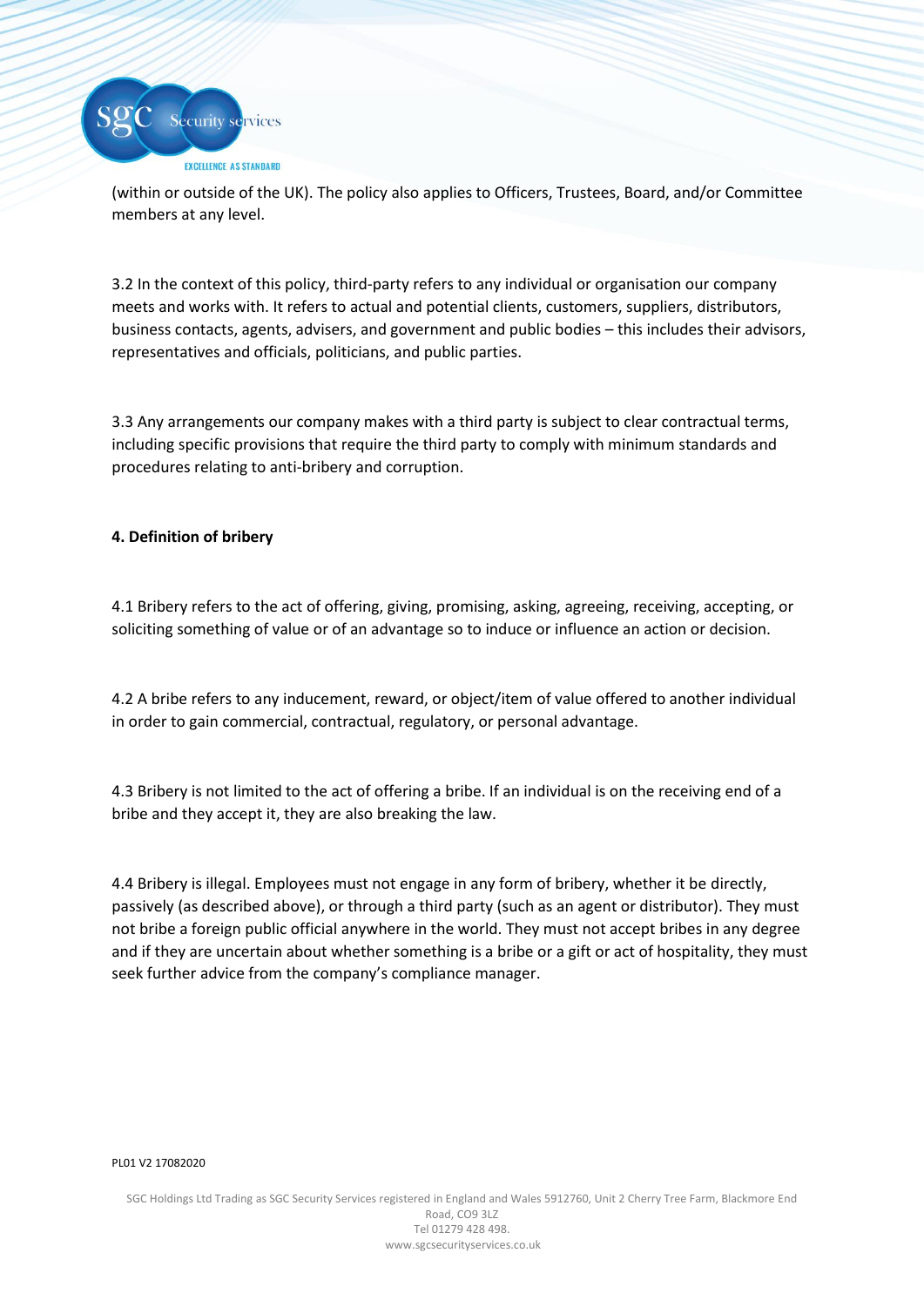

## **5. What is and what is NOT acceptable**

5.1 This section of the policy refers to 4 areas:

- Gifts and hospitality.
- Facilitation payments.
- Political contributions.
- Charitable contributions.

5.2 Gifts and hospitality

SGC Holding Ltd accepts normal and appropriate gestures of hospitality and goodwill (whether given to/received from third parties) so long as the giving or receiving of gifts meet the following requirements:

- It is not made with the intention of influencing the party to whom it is being given, to obtain or reward the retention of a business or a
- It is given/received openly, not secretly.
- It is not selectively given to a key, influential person, clearly with the intention of directly influencing them.
- It is not above a certain excessive value, as pre-determined by the company's compliance manager (usually in excess of £100).
- It is not offer to, or accepted from, a government official or representative or politician or political party, without the prior approval of the company's compliance manager.

5.3 Where it is inappropriate to decline the offer of a gift (i.e. when meeting with an individual of a certain religion/culture who may take offence), the gift may be accepted so long as it is declared to the compliance manager, who will assess the circumstances.

5.4 SGC Holding Ltd recognises that the practice of giving and receiving business gifts vary between countries, regions, cultures, and religions, so definitions of what is acceptable and not acceptable will inevitably differ for each.

5.5 As good practice, gifts given and received should always be disclosed to the compliance manager. Gifts from suppliers should always be disclosed.

#### PL01 V2 17082020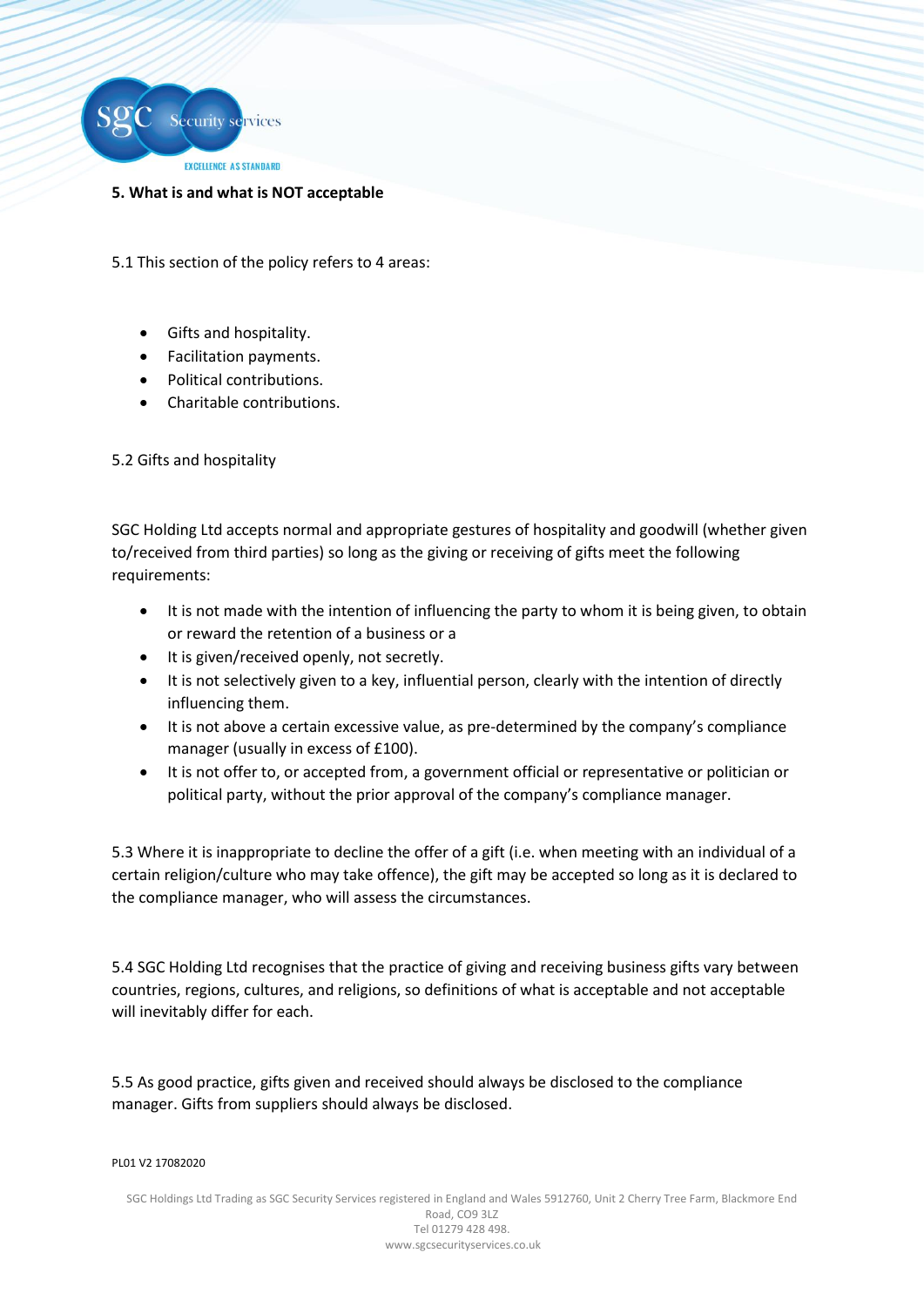

5.6 The intention behind a gift being given/received should always be considered. If there is any uncertainty, the advice of the compliance manager should be sought.

# 5.7 Facilitation Payments and Kickbacks

SGC Holding Ltd does not accept and will not make any form of facilitation payments of any nature. We recognise that facilitation payments are a form of bribery that involves expediting or facilitating the performance of a public official for a routine governmental action. We recognise that they tend to be made by low level officials with the intention of securing or speeding up the performance of a certain duty or action.

5.8 SGC Holding Ltd does not allow kickbacks to be made or accepted. We recognise that kickbacks are typically made in exchange for a business favour or advantage.

5.9 SGC Holding Ltd recognises that, despite our strict policy on facilitation payments and kickbacks, employees may face a situation where avoiding a facilitation payment or kickback may put their/their family's personal security at risk. Under these circumstances, the following steps must be taken:

- Keep any amount to the minimum.
- Ask for a receipt, detailing the amount and reason for the payment.
- Create a record concerning the payment.
- Report this incident to your line manager.

# 5.10 Political Contributions

SGC Holding Ltd will not make donations, whether in cash, kind, or by any other means, to support any political parties or candidates. We recognise this may be perceived as an attempt to gain an improper business advantage.

# 5.11 Charitable Contributions

SGC Holding Ltdaccepts (and indeed encourages) the act of donating to charities – whether through services, knowledge, time, or direct financial contributions (cash or otherwise) – and agrees to disclose all charitable contributions it makes.

# 5.12 Employees must be careful to ensure that charitable contributions are not used to facilitate and conceal acts of bribery.

#### PL01 V2 17082020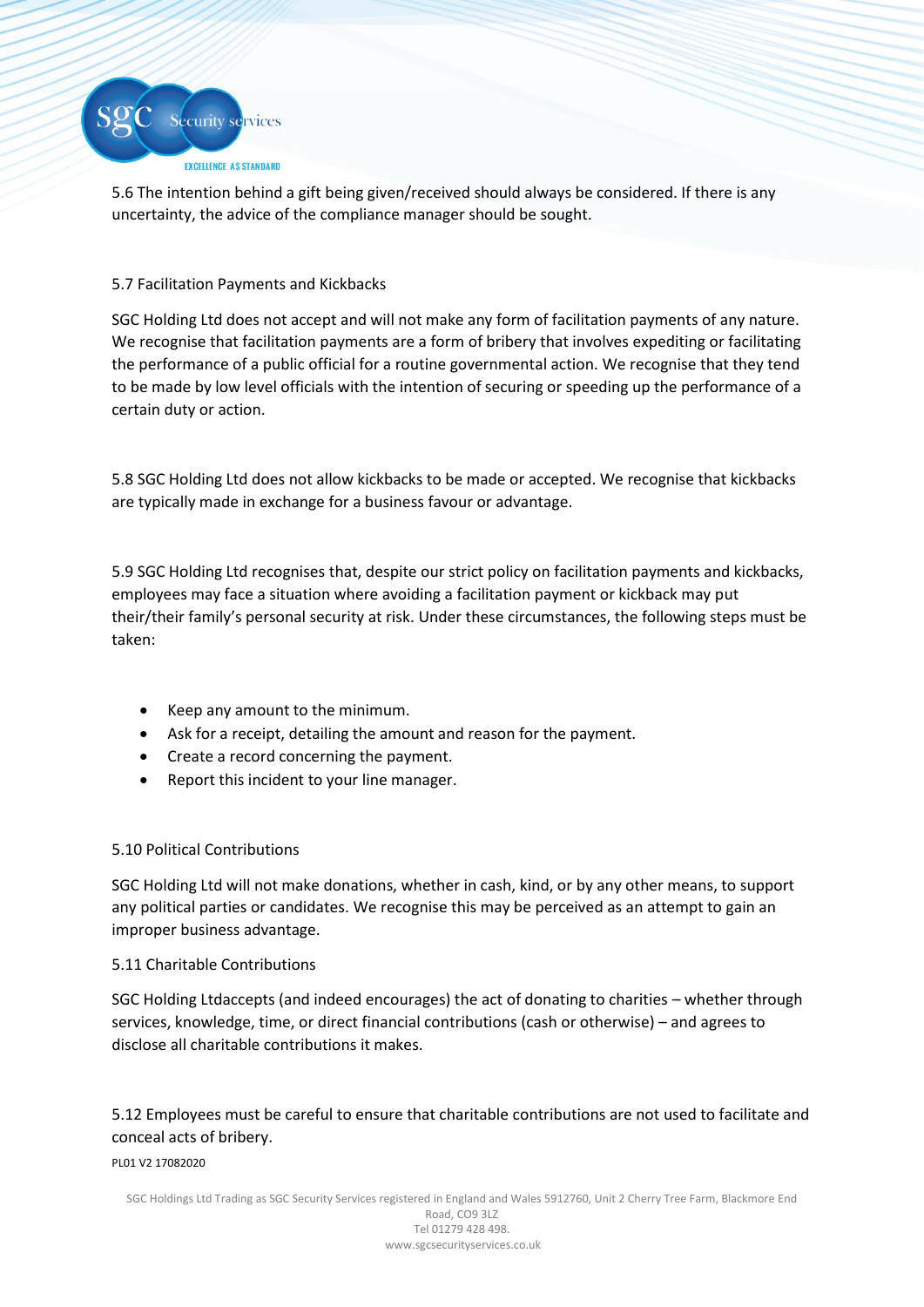

5.13 We will ensure that all charitable donations made are legal and ethical under local laws and practices, and that donations are not offered/made without the approval of the compliance manager.

# **6. Employee Responsibilities**

6.1 As an employee of SGC Holding Ltd, you must ensure that you read, understand, and comply with the information contained within this policy, and with any training or other anti-bribery and corruption information you are given.

6.2 All employees and those under our control are equally responsible for the prevention, detection, and reporting of bribery and other forms of corruption. They are required to avoid any activities that could lead to, or imply, a breach of this anti-bribery policy.

6.3 If you have reason to believe or suspect that an instance of bribery or corruption has occurred or will occur in the future that breaches this policy, you must notify the compliance manager.

6.4 If any employee breaches this policy, they will face disciplinary action and could face dismissal for gross misconduct. SGC Holding Ltd has the right to terminate a contractual relationship with an employee if they breaches this anti-bribery policy.

# **7. What happens if I need to raise a concern?**

7.1 This section of the policy covers 3 areas:

- How to raise a concern.
- What to do if you are a victim of bribery or corruption.
- Protection.

#### PL01 V2 17082020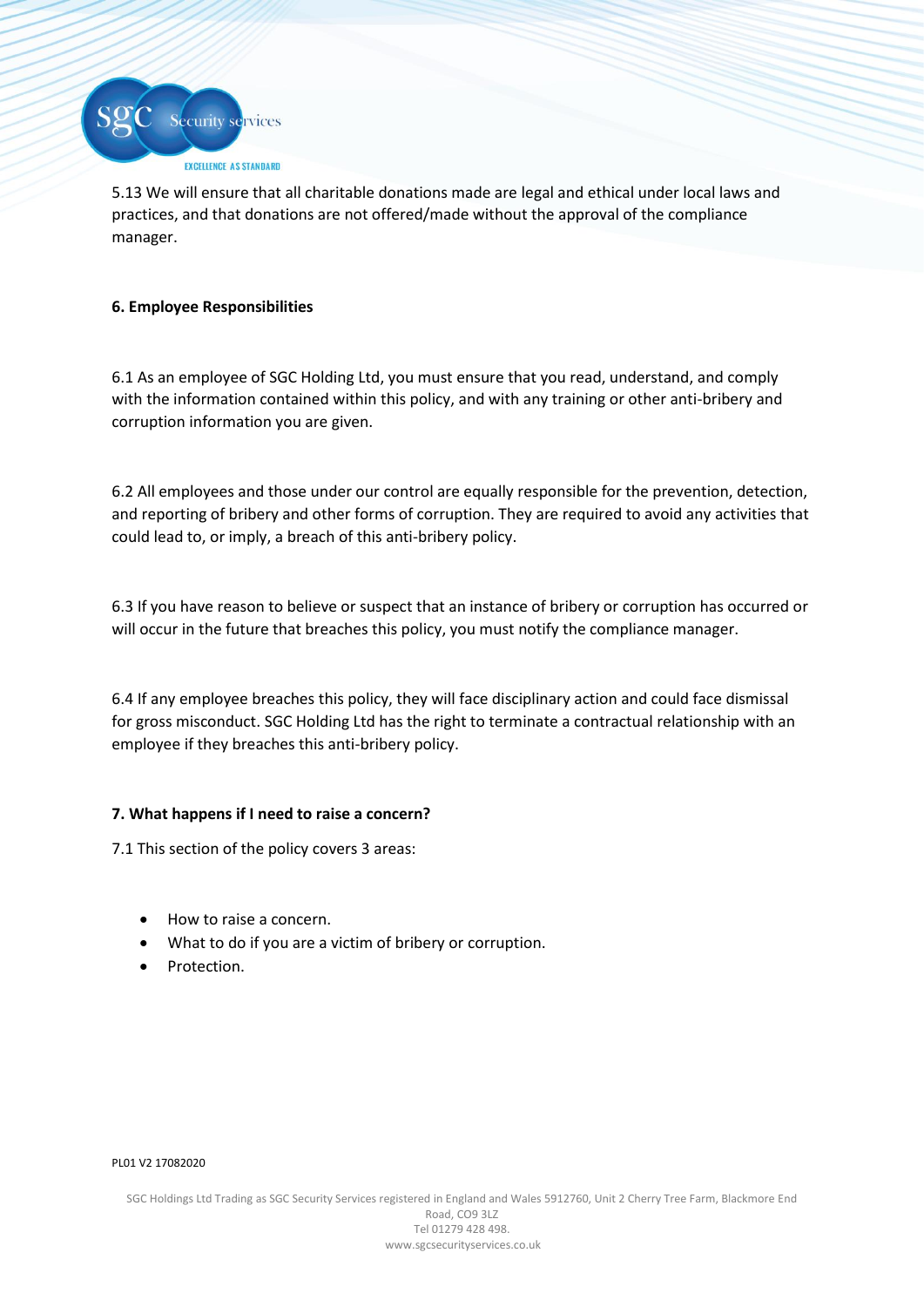

## 7.2 How to raise a concern

If you suspect that there is an instance of bribery or corrupt activities occurring in relation to SGC Holding Ltd, you are encouraged to raise your concerns at as early a stage as possible. If you're uncertain about whether a certain action or behaviour can be considered bribery or corruption, you should speak to your line manager, the compliance manager, the director, or the Head of Governance and Legal.

7.3 SGC Holding Ltd will familiarise all employees with its whistleblowing procedures so employees can vocalise their concerns swiftly and confidentially.

## 7.4 What to do if you are a victim of bribery or corruption

You must tell your compliance manager as soon as possible if you are offered a bribe by anyone, if you are asked to make one, if you suspect that you may be bribed or asked to make a bribe in the near future, or if you have reason to believe that you are a victim of another corrupt activity.

## 7.5 Protection

If you refuse to accept or offer a bribe or you report a concern relating to potential act(s) of bribery or corruption, SGC Holding Ltd understands that you may feel worried about potential repercussions. SGC Holding Ltd will support anyone who raises concerns in good faith under this policy, even if investigation finds that they were mistaken.

7.6 SGC Holding Ltd will ensure that no one suffers any detrimental treatment as a result of refusing to accept or offer a bribe or other corrupt activities or because they reported a concern relating to potential act(s) of bribery or corruption.

7.7 Detrimental treatment refers to dismissal, disciplinary action, treats, or unfavourable treatment in relation to the concern the individual raised.

7.8 If you have reason to believe you've been subjected to unjust treatment as a result of a concern or refusal to accept a bribe, you should inform your line manager or the compliance manager immediately.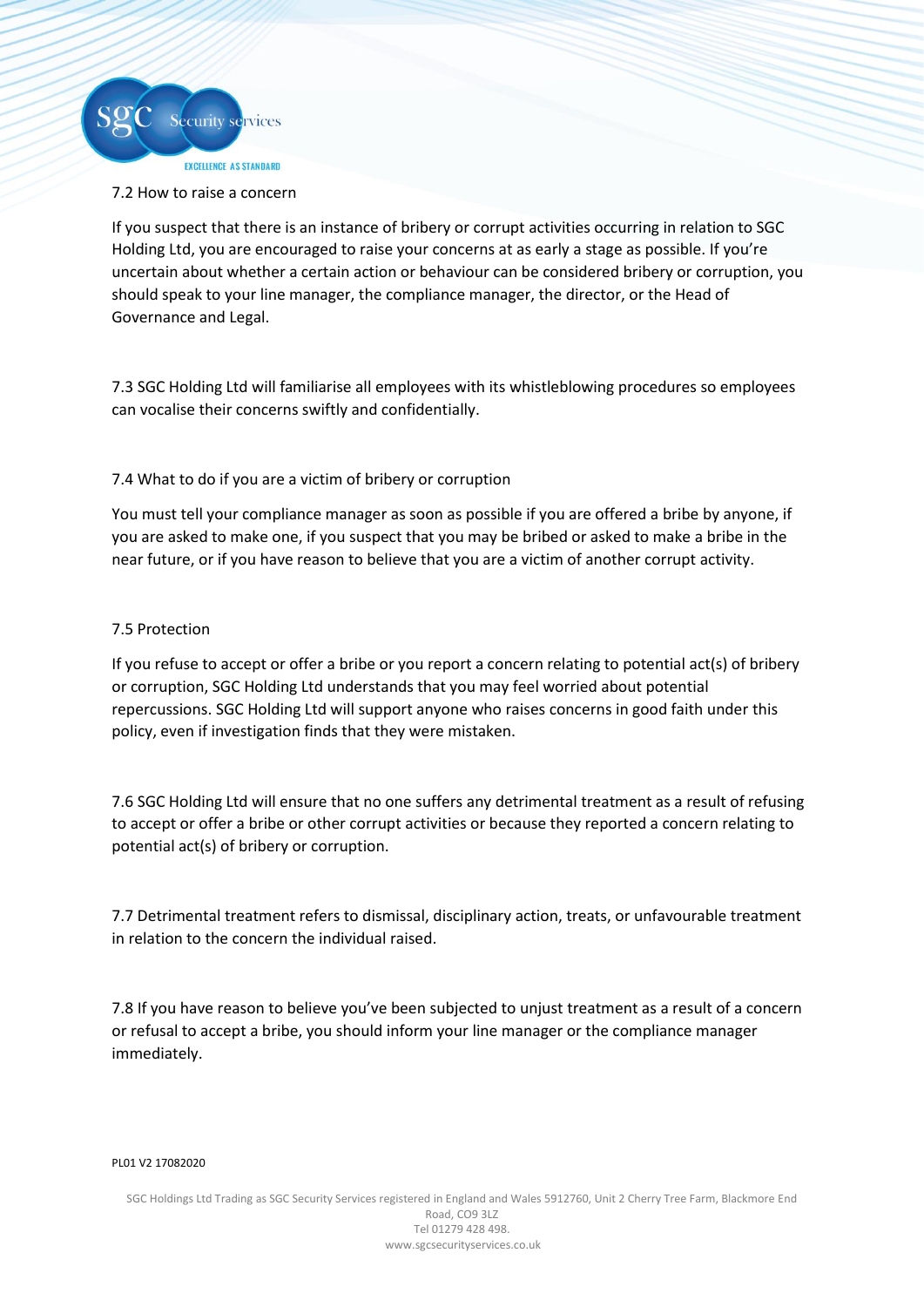

## **8. Training and communication**

8.1 SGC Holding Ltd will provide training on this policy as part of the induction process for all new employees. Employees will also receive regular, relevant training on how to adhere to this policy, and will be asked annually to formally accept that they will comply with this policy.

8.2 SGC Holding Ltd.'s anti-bribery and corruption policy and zero-tolerance attitude will be clearly communicated to all suppliers, contractors, business partners, and any third-parties at the outset of business relations, and as appropriate thereafter.

8.3 SGC Holding Ltd will provide relevant anti-bribery and corruption training to employees etc. where we feel their knowledge of how to comply with the Bribery Act needs to be enhanced. As good practice, all businesses should provide their employees with anti-bribery training where there is a potential risk of facing bribery or corruption during work activities.

# **9. Record keeping**

9.1 SGC Holding Ltd will keep detailed and accurate financial records and will have appropriate internal controls in place to act as evidence for all payments made. We will declare and keep a written record of the amount and reason for hospitality or gifts accepted

and given and understand that gifts and acts of hospitality are subject to managerial review.

# **10. Monitoring and reviewing**

10.1 SGC Holding Ltd.'s compliance manager is responsible for monitoring the effectiveness of this policy and will review the implementation of it on a regular basis. They will assess its suitability, adequacy, and effectiveness.

10.2 Internal control systems and procedures designed to prevent bribery and corruption are

subject to regular audits to ensure that they are effective in practice.

10.3 Any need for improvements will be applied as soon as possible. Employees are encouraged to offer their feedback on this policy if they have any suggestions for how it may be improved. Feedback of this nature should be addressed to the compliance manager.

#### PL01 V2 17082020